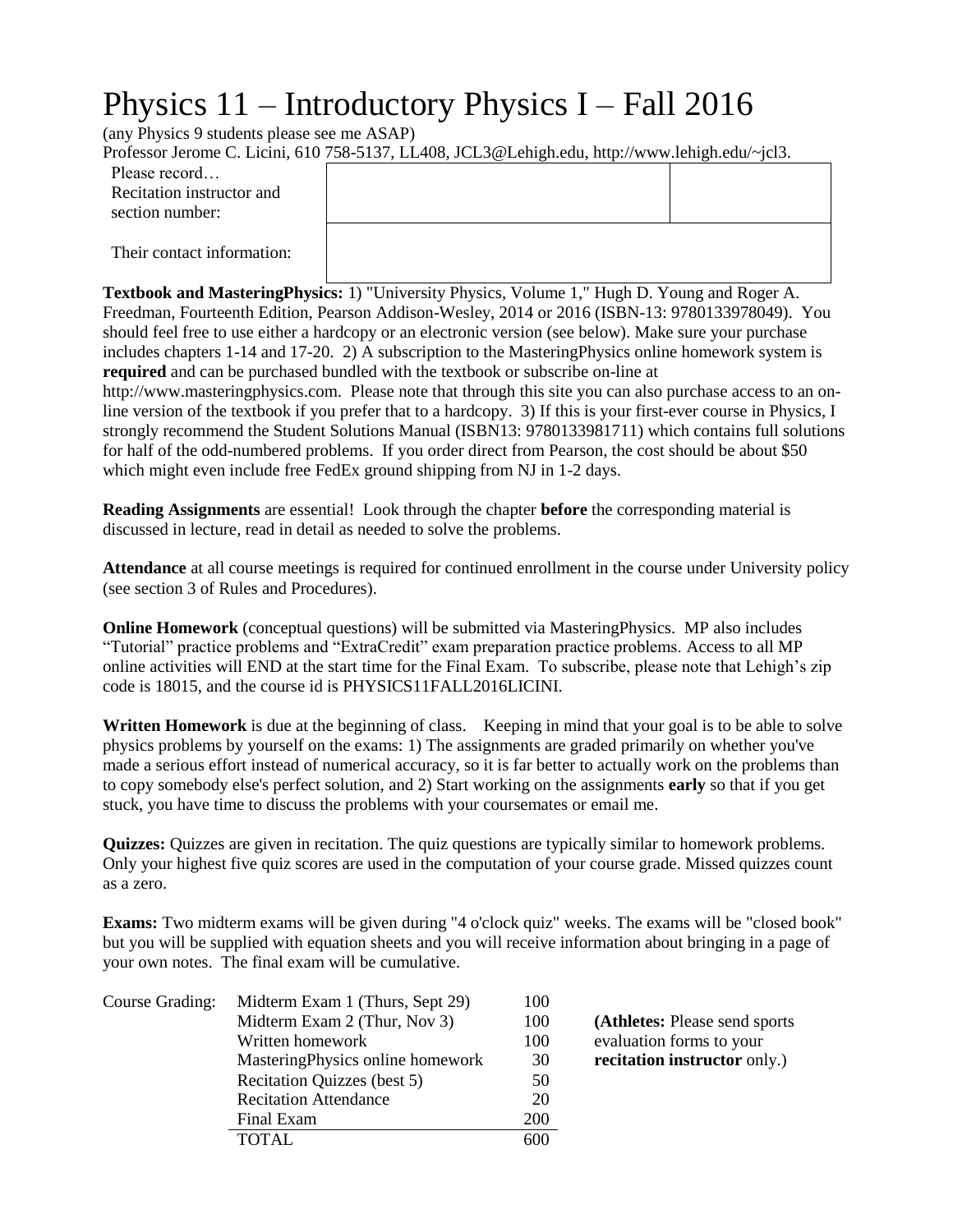# **CONTENTS:**

Physics 11 "Introductory Physics I" is the four-credit "content" portion of the first semester of Lehigh University's calculus-based two-semester introductory physics sequence, designed primarily for science and engineering students. In Physics 11, we cover two broad subject areas, MECHANICS (including kinematics, Newton's laws, energy, momentum, rotational mechanics (kinematics / dynamics / energy / angular momentum), statics, gravity, and oscillations) and THERMODYNAMICS (including specific heat, latent heat, calorimetry, heat transfer, kinetic theory, the First and Second Laws of Thermodynamics, entropy, and application to thermodynamic machines).

**Prerequisites/Corequisites:** Physics 11 requires simultaneous enrollment in (or prior credit for) a firstsemester calculus course from the set of Math {21, 31, 51, 75, or 76}.

**Other related courses:** Physics 12 "Introductory Physics I Laboratory" is the separately-scheduled onecredit laboratory course, which should typically be taken during the same semester as Physics 11. The second-semester continuation course which covers electromagnetism, waves, and optics is Physics 21 "Introductory Physics II" with its accompanying Physics 22 laboratory. An alternative course sequence, Physics 10 and Physics 13 are offered with a more biological orientation and somewhat lower math expectations.

**Structure:** During each of the 14 weeks in the semester, we meet for two 50-minute lectures (primarily content-delivery) and two 50-minute small-group recitations (primarily problem-solving practice, coaching, and evaluation).

### **FINAL COMPETENCIES:**

- 1) Students demonstrate competence with the mathematical tools and techniques required (units, conversions, exponential notation, significant figures, algebra, quadratic equations, simultaneous equations, geometry, trigonometry, vector components, scalar and vector products, basic differentiation and integration of polynomial and trigonometric functions, and interpreting and creating graphs).
- 2) Students demonstrate competence at analyzing word problems into underlying physical principles, visual depictions, equations, and graphs as appropriate.
- 3) Students understand the relationships between kinematic quantities and can use them to analyze and predict constant acceleration motion in one and two dimensions.
- 4) Students understand the different types of forces and Newton's Laws relating net force to acceleration and can use them to analyze and predict motion using free-body diagrams, including situations with friction and circular motion.
- 5) Students understand combining the basic quantities above into more abstract quantities of work, kinetic energy, potential energy, impulse, and linear momentum, and can use them to solve problems using conservation laws.
- 6) Students understand that the same principles of kinematics, dynamics, and conservation laws apply to rotational motion and can use them to analyze and predict rotational motion.
- 7) Students develop an appreciation for how basic physics principles are applied to more complex systems of statics, gravity, and oscillations as an example for their future professional work.
- 8) Students understand the macroscopic and microscopic nature of heat, its First and Second Laws, and the thermal properties of matter, and can use them to analyze cyclic processes of an ideal gas and thermodynamic machines.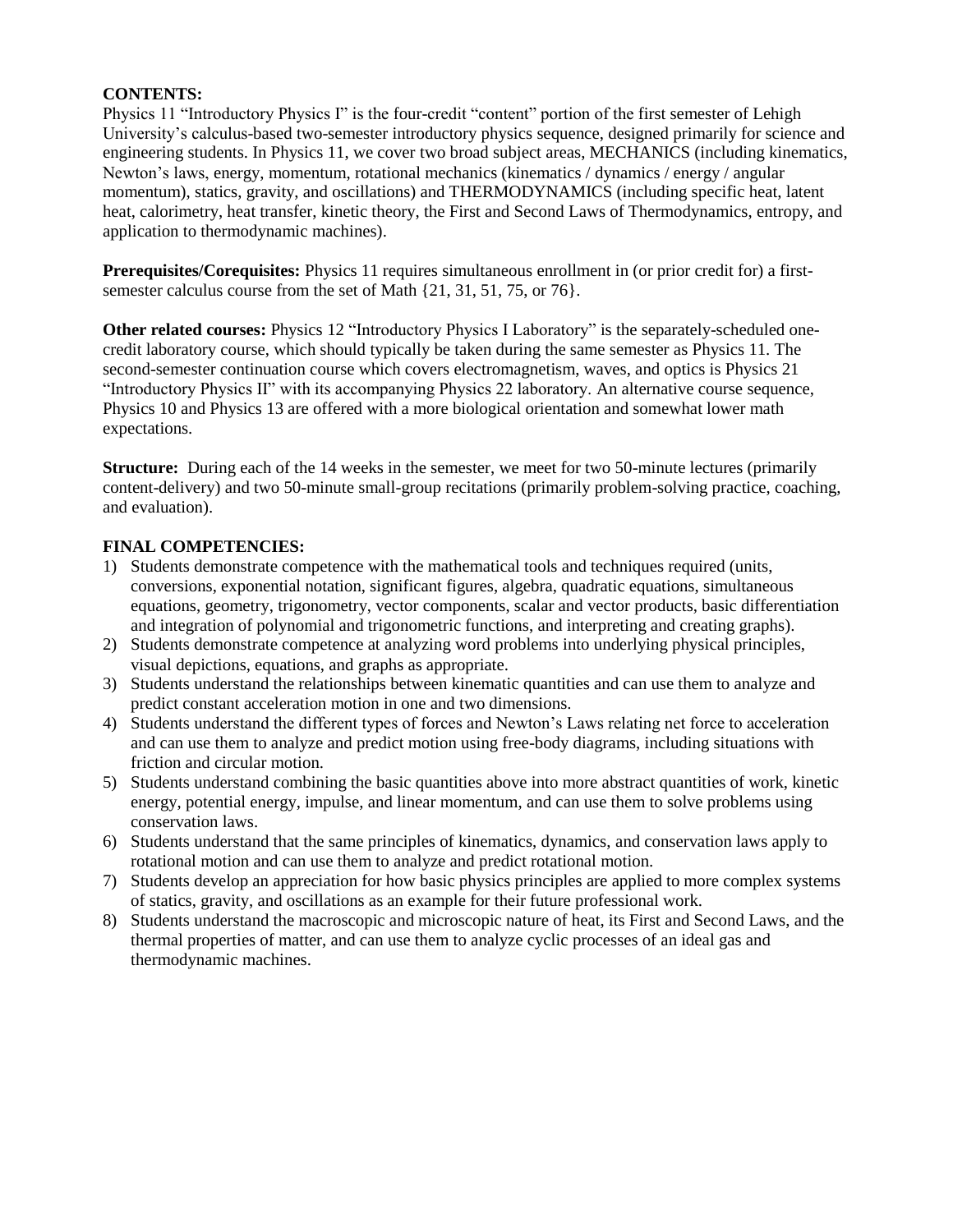# **TUTORING RESOURCES:**

The Dean of Students office is a great starting place for academic help! Their Center for Academic Success (http://studentaffairs.lehigh.edu/success) usually offers three styles of tutoring for Physics 11. SMALL GROUPS (submit electronic form), WALK-IN HOURS, and RESIDENCE HALL STUDY and TUTORING. This third option rotates through the first-year student dormitories. Please check their website for specific location and DO NOT BE HESITANT about going to other dorms. If you cannot find a friend to let you in, the website also lists the telephone number for the Gryphon on duty if you need help getting into the dorm.

Another resource is the Writing and Math Center in Drown Hall (http://studentaffairs.lehigh.edu/node/1261). Some problems can be handled best by the University Counseling Service.

### **Accommodations for Students with Disabilities:**

If you have a disability for which you are or may be requesting accommodations, please contact both your instructor and the Office of Academic Support Services, Williams Hall, Suite 301 (610-758-4152) as early as possible in the semester. You must have documentation from the Academic Support Services office before accommodations can be granted.

### **The Principles of Our Equitable Community:**

Lehigh University endorses The Principles of Our Equitable Community (http://www.lehigh.edu/~inprv/initiatives/PrinciplesEquity\_Sheet\_v2\_032212.pdf). We expect each member of this class to acknowledge and practice these Principles. Respect for each other and for differing viewpoints is a vital component of the learning environment inside and outside the classroom.

#### **Religious holidays:** (https://chaplain.lehigh.edu/node/6)

- 1. Inform your instructor that you will be absent from class due to observance of religious holidays.
- 2. Arrange with the instructor to complete assignments or any required make-up work.

(Dates for many religious holidays are posted on the Chaplain's web page listed above.)

**Student Senate Statement on Academic Integrity:** We, the Lehigh University Student Senate, as the standing representative body of all undergraduates, reaffirm the duty and obligation of students to meet and uphold the highest principles and values of personal, moral and ethical conduct. As partners in our educational community, both students and faculty share the responsibility for promoting and helping to ensure an environment of academic integrity. As such, each student is expected to complete all academic course work in accordance to the standards set forth by the faculty and in compliance with the University's Code of Conduct.

### **WE FULLY ENFORCE ALL UNIVERSITY STANDARDS FOR ACADEMIC INTEGRITY.**

**STATEMENT ON IRRESPONSIBLE ACADEMIC BEHAVIOR:** (after Prof. Barry Bean, Biology) There are many forms of irresponsible behavior that can ruin opportunities for you or for others in this course; there is no room and no excuse for bad behavior. Examples of irresponsible behavior cover a wide range, and include cheating, plagiarism, creating hazards or disruptions, slacking on responsibilities, unfairly exploiting the efforts of others, etc. Appropriate penalties should be expected. Offenders may lose points from their course totals, and serious offenders may be dropped from the course. Further explanation and guidelines on academic integrity at Lehigh can be found on the University Student Conduct System web page (http://studentaffairs.lehigh.edu/conduct) and on the Provost's Academic Integrity Site (http://www.lehigh.edu/~inprv/faculty/academicintegrity.html). It is firm policy in this course that cheating or plagiarism are unacceptable violations of academic integrity, and will earn an F as the semester grade in the course. ALL EXAMS AND QUIZZES ARE REQUIRED TO BE STRICTLY YOUR OWN INDIVIDUAL WORK!